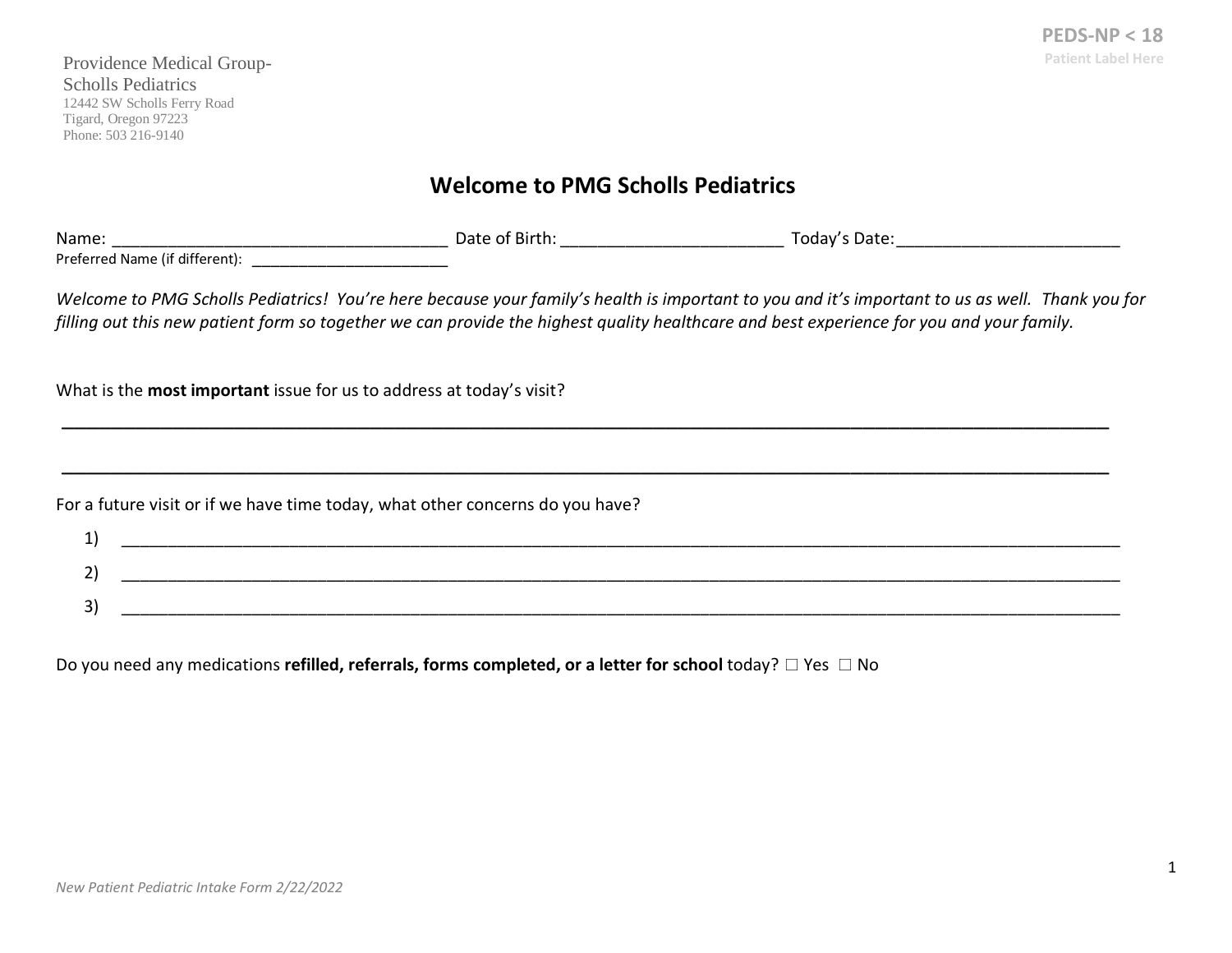# **BIRTH HISTORY** – (if applicable)

| Birth Length:             | <b>Gestational Age:</b> |
|---------------------------|-------------------------|
| Birth Weight:             | Delivery Method:        |
| Birth Head Circumference: | Duration of Labor:      |
| Discharge Weight:         | Feeding Method:         |

### **MEDICAL HISTORY** – if applicable

| $ADD/ADHD \square Yes \square No$             | Diabetes mellitus □ Yes □ No                    | Otitis Media □ Yes □ No                       |
|-----------------------------------------------|-------------------------------------------------|-----------------------------------------------|
| Anaphylaxis $\Box$ Yes $\Box$ No              | Eczema $\Box$ Yes $\Box$ No                     | Overdose $\Box$ Yes $\Box$ No                 |
| Anxiety □ Yes □ No                            | Environmental Allergies $\Box$ Yes $\Box$ No    | Pneumonia □ Yes □ No                          |
| Asthma $\Box$ Yes $\Box$ No                   | Failure to thrive $\Box$ Yes $\Box$ No          | Prematurity $\Box$ Yes $\Box$ No              |
| Bleeding disorder $\Box$ Yes $\Box$ No        | GERD $\Box$ Yes $\Box$ No                       | Problem with anesthesia $\Box$ Yes $\Box$ No  |
| Blood transfusion $\Box$ Yes $\Box$ No        | Hearing Loss $\Box$ Yes $\Box$ No               | Recurrent tonsillitis $\Box$ Yes $\Box$ No    |
| Chronic diarrhea $\Box$ Yes $\Box$ No         | Heart murmur $\Box$ Yes $\Box$ No               | Scoliosis $\Box$ Yes $\Box$ No                |
| Clotting Disorder $\Box$ Yes $\Box$ No        | Hydrocephalus $\Box$ Yes $\Box$ No              | Seizures □ Yes □ No                           |
| Congenital heart disease $\Box$ Yes $\Box$ No | Inflammatory bowel disease $\Box$ Yes $\Box$ No | Strep Throat (recurrent) $\Box$ Yes $\Box$ No |
| Constipation $\Box$ Yes $\Box$ No             | Jaundice □ Yes □ No                             | $UTI \square Yes \square No$                  |
| Cerebral Pasley $\Box$ Yes $\Box$ No          | Meningitis $\Box$ Yes $\Box$ No                 | Varicella □ Yes □ No                          |
| Depression $\Box$ Yes $\Box$ No               | Metabolic Disorder $\Box$ Yes $\Box$ No         | Vision Problems $\Box$ Yes $\Box$ No          |
| Developmental delay $\Box$ Yes $\Box$ No      | Obesity $\Box$ Yes $\Box$ No                    |                                               |
| Other?                                        |                                                 |                                               |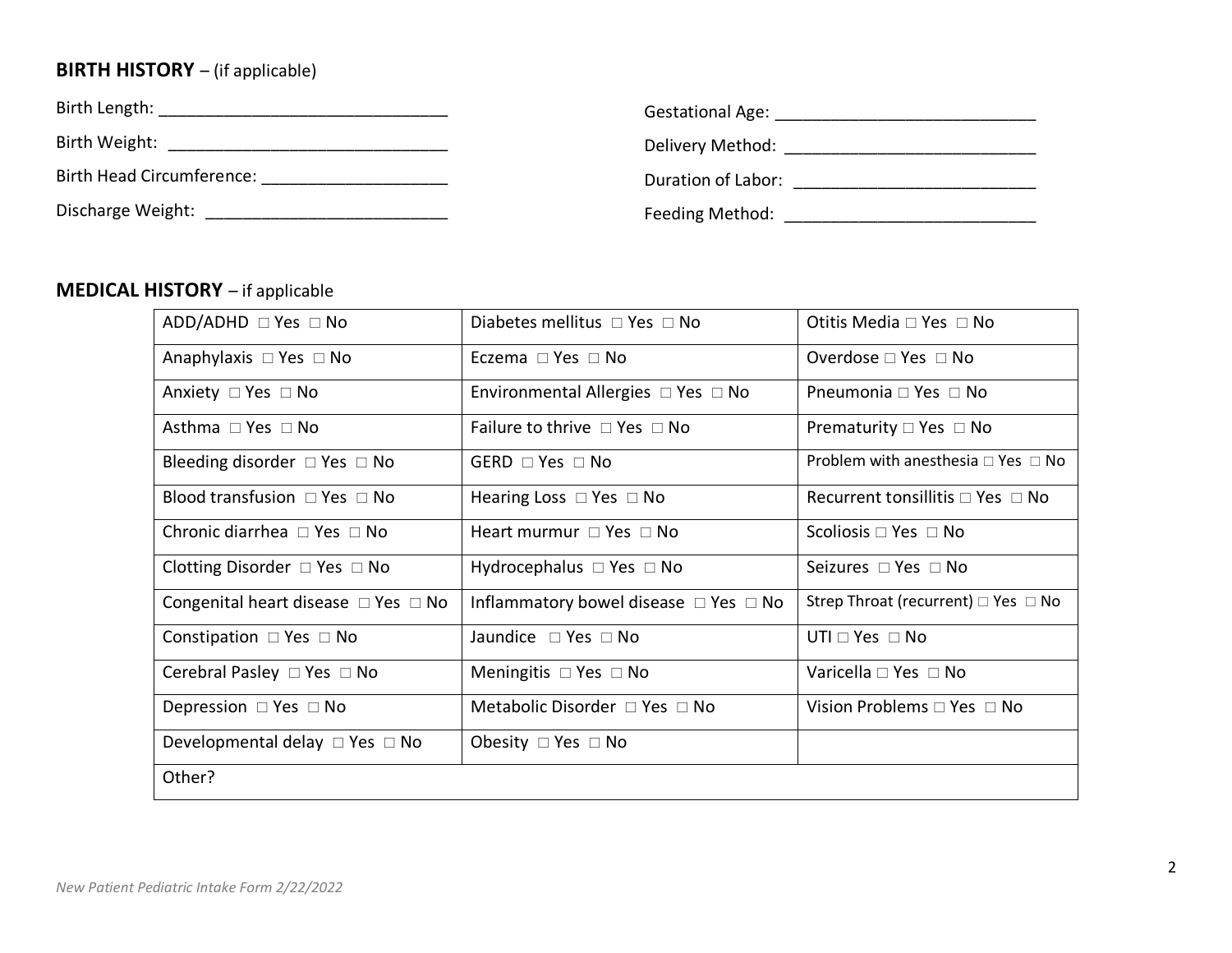# **SURGICAL HISTORY** – if applicable

| Adenoidectomy $\Box$ Yes $\Box$ No    | Heart Surgery $\Box$ Yes $\Box$ No      | TE Fistula Repair $\Box$ Yes $\Box$ No |
|---------------------------------------|-----------------------------------------|----------------------------------------|
| Appendectomy $\Box$ Yes $\Box$ No     | Inguinal Hernia $\Box$ Yes $\Box$ No    | Testicle Surgery $\Box$ Yes $\Box$ No  |
| Cholecstectomy $\Box$ Yes $\Box$ No   | Knee Surgery $\square$ Yes $\square$ No | Tonsillectomy $\Box$ Yes $\Box$ No     |
| Ear Tubes $\Box$ Yes $\Box$ No        | Lynph node Biopsy $\Box$ Yes $\Box$ No  | Trachostomy $\Box$ Yes $\Box$ No       |
| Fracture Surgery $\Box$ Yes $\Box$ No | Spine Surgery $\Box$ Yes $\Box$ No      | Umbillical hernia $\Box$ Yes $\Box$ No |
| Fundoplication $\Box$ Yes $\Box$ No   | Tonsillectomy & Adenoidectomy           | VP Shunt $\Box$ Yes $\Box$ No          |
|                                       | $\Box$ Yes $\Box$ No                    |                                        |
| G-Tube $\Box$ Yes $\Box$ No           |                                         |                                        |
| Other?                                |                                         |                                        |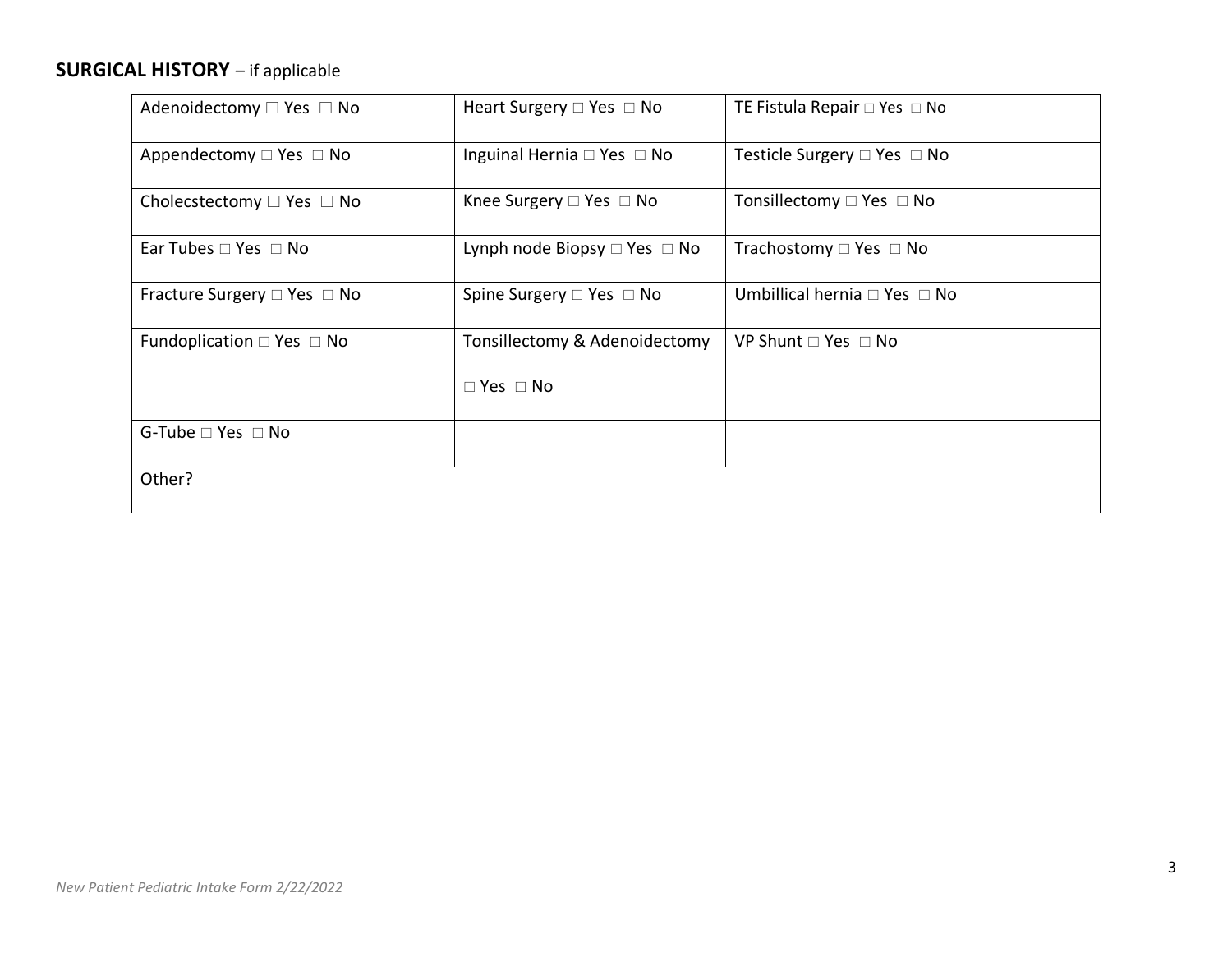|                      |      |              |  | No troumproblem | Anania | Addritis | Astria | Internation decided by | Automnwe Bisole | <b>Beech Strategies</b><br>British Avenue |  | Christian Canada |  | Oeteloprecke Display<br><b>CONSTRUCTION OF STREET</b> | <b>SERIES</b> | <b>Healthcare</b> | - Hearing Loss |  |
|----------------------|------|--------------|--|-----------------|--------|----------|--------|------------------------|-----------------|-------------------------------------------|--|------------------|--|-------------------------------------------------------|---------------|-------------------|----------------|--|
| Relationship         | Name | <b>Alive</b> |  |                 |        |          |        |                        |                 |                                           |  |                  |  |                                                       |               |                   |                |  |
| Mother               |      |              |  |                 |        |          |        |                        |                 |                                           |  |                  |  |                                                       |               |                   |                |  |
| Father               |      |              |  |                 |        |          |        |                        |                 |                                           |  |                  |  |                                                       |               |                   |                |  |
| Sister               |      |              |  |                 |        |          |        |                        |                 |                                           |  |                  |  |                                                       |               |                   |                |  |
| <b>Brother</b>       |      |              |  |                 |        |          |        |                        |                 |                                           |  |                  |  |                                                       |               |                   |                |  |
| Maternal Aunt        |      |              |  |                 |        |          |        |                        |                 |                                           |  |                  |  |                                                       |               |                   |                |  |
| Maternal Uncle       |      |              |  |                 |        |          |        |                        |                 |                                           |  |                  |  |                                                       |               |                   |                |  |
| Paternal Aunt        |      |              |  |                 |        |          |        |                        |                 |                                           |  |                  |  |                                                       |               |                   |                |  |
| Paternal Uncle       |      |              |  |                 |        |          |        |                        |                 |                                           |  |                  |  |                                                       |               |                   |                |  |
| Maternal Grandmother |      |              |  |                 |        |          |        |                        |                 |                                           |  |                  |  |                                                       |               |                   |                |  |
| Maternal Grandfather |      |              |  |                 |        |          |        |                        |                 |                                           |  |                  |  |                                                       |               |                   |                |  |
| Paternal Grandmother |      |              |  |                 |        |          |        |                        |                 |                                           |  |                  |  |                                                       |               |                   |                |  |
| Paternal Grandfather |      |              |  |                 |        |          |        |                        |                 |                                           |  |                  |  |                                                       |               |                   |                |  |
| Other                |      |              |  |                 |        |          |        |                        |                 |                                           |  |                  |  |                                                       |               |                   |                |  |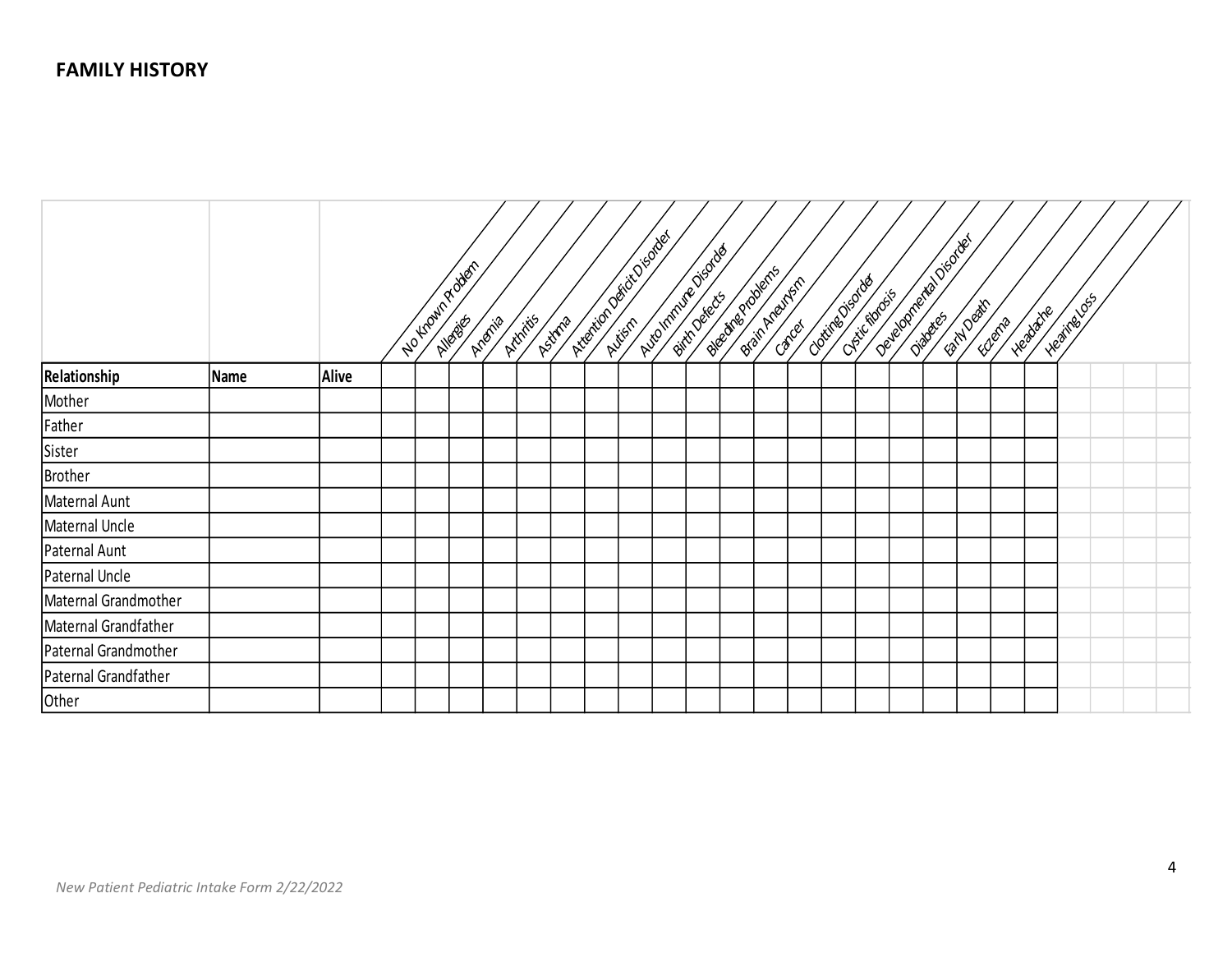|                       |             |              |  | - Heat armitmias<br>Heat Disease | Like Bookstee<br>Propinside de la | Hills crowstage | <b>INSTITUTION POOPERTIES</b> | Leaf New York<br><b>Northlines</b> | Nills and | Muscula Discopri<br>Anteriproblems | Seilvires | <b>SIDRE</b> | Silozare Adver | Toringo of Base<br><b>INDECTOR</b> | Vision loss | Ottres |  |  |
|-----------------------|-------------|--------------|--|----------------------------------|-----------------------------------|-----------------|-------------------------------|------------------------------------|-----------|------------------------------------|-----------|--------------|----------------|------------------------------------|-------------|--------|--|--|
| Relationship          | <b>Name</b> | <b>Alive</b> |  |                                  |                                   |                 |                               |                                    |           |                                    |           |              |                |                                    |             |        |  |  |
| Mother                |             |              |  |                                  |                                   |                 |                               |                                    |           |                                    |           |              |                |                                    |             |        |  |  |
| Father                |             |              |  |                                  |                                   |                 |                               |                                    |           |                                    |           |              |                |                                    |             |        |  |  |
| Sister                |             |              |  |                                  |                                   |                 |                               |                                    |           |                                    |           |              |                |                                    |             |        |  |  |
| <b>Brother</b>        |             |              |  |                                  |                                   |                 |                               |                                    |           |                                    |           |              |                |                                    |             |        |  |  |
| Maternal Aunt         |             |              |  |                                  |                                   |                 |                               |                                    |           |                                    |           |              |                |                                    |             |        |  |  |
| Maternal Uncle        |             |              |  |                                  |                                   |                 |                               |                                    |           |                                    |           |              |                |                                    |             |        |  |  |
| Paternal Aunt         |             |              |  |                                  |                                   |                 |                               |                                    |           |                                    |           |              |                |                                    |             |        |  |  |
| <b>Paternal Uncle</b> |             |              |  |                                  |                                   |                 |                               |                                    |           |                                    |           |              |                |                                    |             |        |  |  |
| Maternal Grandmother  |             |              |  |                                  |                                   |                 |                               |                                    |           |                                    |           |              |                |                                    |             |        |  |  |
| Maternal Grandfather  |             |              |  |                                  |                                   |                 |                               |                                    |           |                                    |           |              |                |                                    |             |        |  |  |
| Paternal Grandmother  |             |              |  |                                  |                                   |                 |                               |                                    |           |                                    |           |              |                |                                    |             |        |  |  |
| Paternal Grandfather  |             |              |  |                                  |                                   |                 |                               |                                    |           |                                    |           |              |                |                                    |             |        |  |  |
| Other                 |             |              |  |                                  |                                   |                 |                               |                                    |           |                                    |           |              |                |                                    |             |        |  |  |

\_\_\_\_\_\_\_\_\_\_\_\_\_\_\_\_\_\_\_\_\_\_\_\_\_\_\_\_\_\_\_\_\_\_\_\_\_\_\_\_\_\_\_\_\_\_\_\_\_\_\_\_\_\_\_\_\_\_\_\_\_\_\_\_\_\_\_\_\_\_\_\_\_\_\_\_\_\_\_\_\_\_\_\_\_\_\_\_\_\_\_\_\_\_\_\_\_\_\_\_\_\_\_\_\_\_\_\_\_\_\_\_\_\_

Any other details we should know about your family? \_\_\_\_\_\_\_\_\_\_\_\_\_\_\_\_\_\_\_\_\_\_\_\_\_\_\_\_\_\_\_\_\_\_\_\_\_\_\_\_\_\_\_\_\_\_\_\_\_\_\_\_\_\_\_\_\_\_\_\_\_\_\_\_\_\_\_\_\_\_